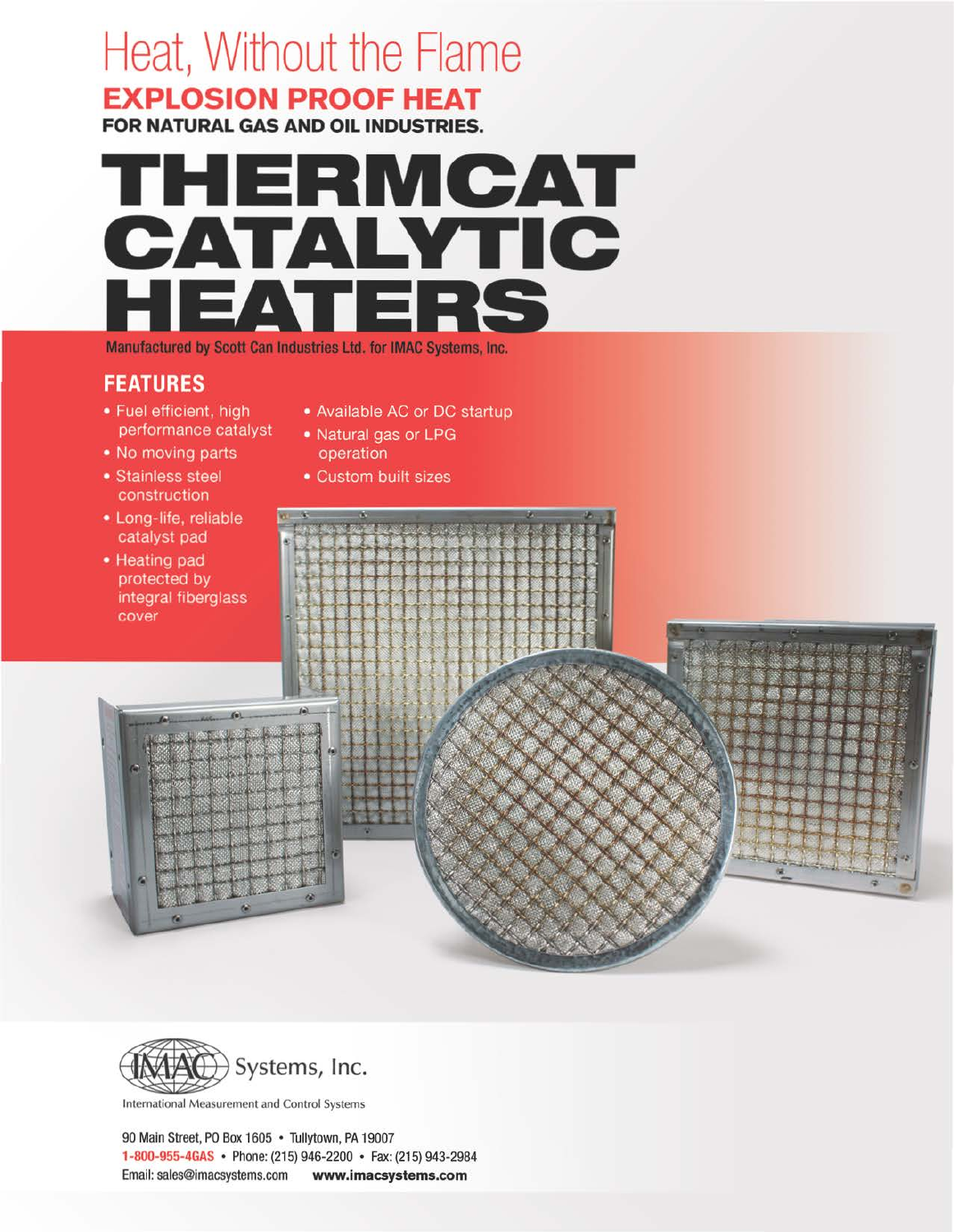#### Other custom sizes available upon request.

### **DIMENSIONS**

| <b>RACK SIZE</b> |                         |                           |              | <b>AVAILABLE VOLTAGE</b> |                  |                                  | <b>MIN. FUEL INPUT</b>      | <b>MAX FUEL INPUT</b>            | <b>GAS FLOW AT MAX INPUT</b> | <b>SHIP WT.</b>         |      |
|------------------|-------------------------|---------------------------|--------------|--------------------------|------------------|----------------------------------|-----------------------------|----------------------------------|------------------------------|-------------------------|------|
| <b>Inches</b>    | 12V                     | <b>120V</b>               |              | 240V 480V                | 600V             | <b>Nat. Gas</b><br><b>BTU/hr</b> | <b>LPG</b><br><b>BTU/hr</b> | Nat. Gas or LPG<br><b>BTU/Hr</b> | Nat. Gas<br>Cu. ft/hr        | <b>LPG</b><br>Cu. ft/hr | Lbs. |
| 6 x 6            | $\mathsf X$             | $\boldsymbol{\mathsf{X}}$ |              |                          |                  | 500                              | 375                         | 1125 to 1500                     | $1.1$ to $1.5$               | $0.4$ to $0.6$          | 6    |
| 6 X 12           | X                       | X                         |              |                          |                  | 1000                             | 750                         | 2000 to 3000                     | 2.0 to 3.0                   | o.8 to 1.2              | 6    |
| 6 X 24           | $\mathsf X$             | $\mathsf{x}$              |              |                          |                  | 2000                             | 1500                        | 4000 to 6000                     | 4.0 to 6.0                   | 1.6 to $2.4$            | 9    |
| 8 x 8            | $\mathsf X$             | $\mathsf{x}$              |              |                          |                  | 1000                             | 700                         | 2100 to 2800                     | 2.1 to 2.8                   | 0.84 to 1.1             | 6    |
| 10 X 12          | $\overline{\mathsf{x}}$ | $\mathsf X$               |              |                          |                  | 1700                             | 1250                        | 3400 to 5000                     | $3.4$ to $5.0$               | $1.4$ to $2.0$          | 9    |
| 12 X12           | X                       | $\mathsf X$               |              |                          |                  | 2000                             | 1500                        | 4000 to 6000                     | 4.0 to 6.0                   | $1.6$ to $2.4$          | 9    |
| 12 X 24          | $\mathsf{x}$            | $\mathsf{x}$              | $\mathsf X$  |                          |                  | 4000                             | 3000                        | 8000 to 12000                    | 8.0 to 12.0                  | 3.2 to 4.8              | 16   |
| 12 X 36          | X                       | $\mathsf{X}$              | $\mathsf X$  |                          |                  | 6000                             | 4500                        | 13500 to 18000                   | 13.5 to 18.0                 | 5.4 to 7.2              | 21   |
| 12 X 48          | $\mathsf{X}$            | $\mathsf{X}$              | $\mathsf{x}$ | $\mathsf{x}$             | $\mathsf X$      | 8000                             | 6000                        | 16000 to 24000                   | 16.0 to 24.0                 | $6.4$ to $9.6$          | 27   |
| 12 X 60          |                         | $\boldsymbol{\mathsf{x}}$ | X            | $\mathsf{X}$             | X                | 10000                            | 7500                        | 22500 to 30000                   | 22.5 to 30.0                 | 9.0 to 12.0             | 34   |
| 18 X 24          | $\mathsf X$             | $\mathsf{x}$              | $\mathsf{x}$ | $\mathsf{x}$             | $\mathsf X$      | 6000                             | 4500                        | 12000 to 18000                   | 12.0 to 18.0                 | 4.8 to 7.2              | 21   |
| 18 x 36          |                         | $\mathsf{X}$              | $\mathsf{X}$ | $\mathsf{X}$             | X                | 9000                             | 6750                        | 20250 to 27000                   | 20.2 to 27.0                 | 8.1 to 10.8             | 32   |
| 18 X 48          |                         | $\mathsf X$               | $\mathsf{X}$ | $\mathsf X$              | $\mathsf X$      | 12000                            | 9000                        | 27000 to 36000                   | 27.0 to 36.0                 | 10.8 to 14.4            | 42   |
| 18 x 60          |                         | $\mathsf{X}$              | $\mathsf{X}$ | $\boldsymbol{x}$         | X                | 15000                            | 11250                       | 33750 to 45000                   | 33.7 to 45.0                 | 13.5 to 18              | 52   |
| 18 X 72          |                         | $\mathsf{X}$              | $\mathsf{X}$ | $\times$                 | $\boldsymbol{x}$ | 18000                            | 13500                       | 40500 to 54000                   | 40.5 to 54.0                 | 16.2 to 21.6            | 62   |
| 24 X 24          | $\mathsf{x}$            | $\mathsf{x}$              | $\mathsf X$  |                          |                  | 8000                             | 6000                        | 16000 to 24000                   | 16.0 to 24.0                 | $6.4$ to 9.6            | 27   |
| 24 X 30          | x                       | X                         | X            |                          |                  | 10000                            | 7500                        | 22500 to 30000                   | 22.5 to 30.0                 | 9.0 to 12.0             | 35   |
| 24 X 36          | X                       | X                         | X            | $\mathsf X$              | $\mathsf X$      | 12000                            | 9000                        | 27000 to 36000                   | 27.0 to 36.0                 | 10.8 to 14.4            | 42   |
| 24 X 48          | X                       | X                         | $\mathsf{x}$ | X                        | X                | 16000                            | 12000                       | 32000 to 48000                   | 36.0 to 48.0                 | 14.4 to 19.2            | 55   |
| 24 X 60          |                         | X                         | X            | $\times$                 | X                | 20000                            | 15000                       | 45000 to 60000                   | 45.0 to 60.0                 | 18.0 to 24.0            | 69   |
| 24 X 72          |                         | X                         | X            | X                        | $\mathsf X$      | 24000                            | 18000                       | 54000 to 72000                   | 54.0 to 72.0                 | 21.6 to 28.8            | 82   |
| 8" Dia.          | X                       | X                         |              |                          |                  | 700                              | 525                         | 1400 to 2100                     | $1.4$ to $2.1$               | 0.56 to 0.84            | 6    |

### **DESCRIPTION**

**THERMCAT gas-fired catalytic infrared heating is a flameless,** explosion-proof, safe, and proven process that produces uniform heat capable of being directed to the area where heat is needed. Infrared radiant heaters are extremely safe, even with very high face temperatures.



International Measurement and Control Systems

90 Main Street, PO Box 1605 . Tullytown, PA 19007 1-800-955-4GAS • Phone: (215) 946-2200 • Fax: (215) 943-2984 Email: sales@imacsystems.com www.imacsystems.com

The temperature of the catalyst pad is raised to an activity temperature through pre-heating. Once the necessary temperature is achieved, the fuel enters the heater and is dispersed through a catalyst pad at the face. At the same time, oxygen from the air diffuses through the catalyst pad from the front. Where the fuel and oxygen meet, oxidation, or counter current combustion occurs, hence catalytic combustion. The reaction happens without a flame and at a low enough temperature so that a fire or explosion will not take place. This reaction, which is simulated by the promoted platinum catalyst, occurs below the flame ignition temperature of the gas, therefore, no flame is involved in the combustion process. This creates far wave infrared emitters (radiant heat) which are readily and efficiently absorbed by materials. Once the oxidation begins, the catalytic reaction continues until either the fuel supply or the oxygen is eliminated.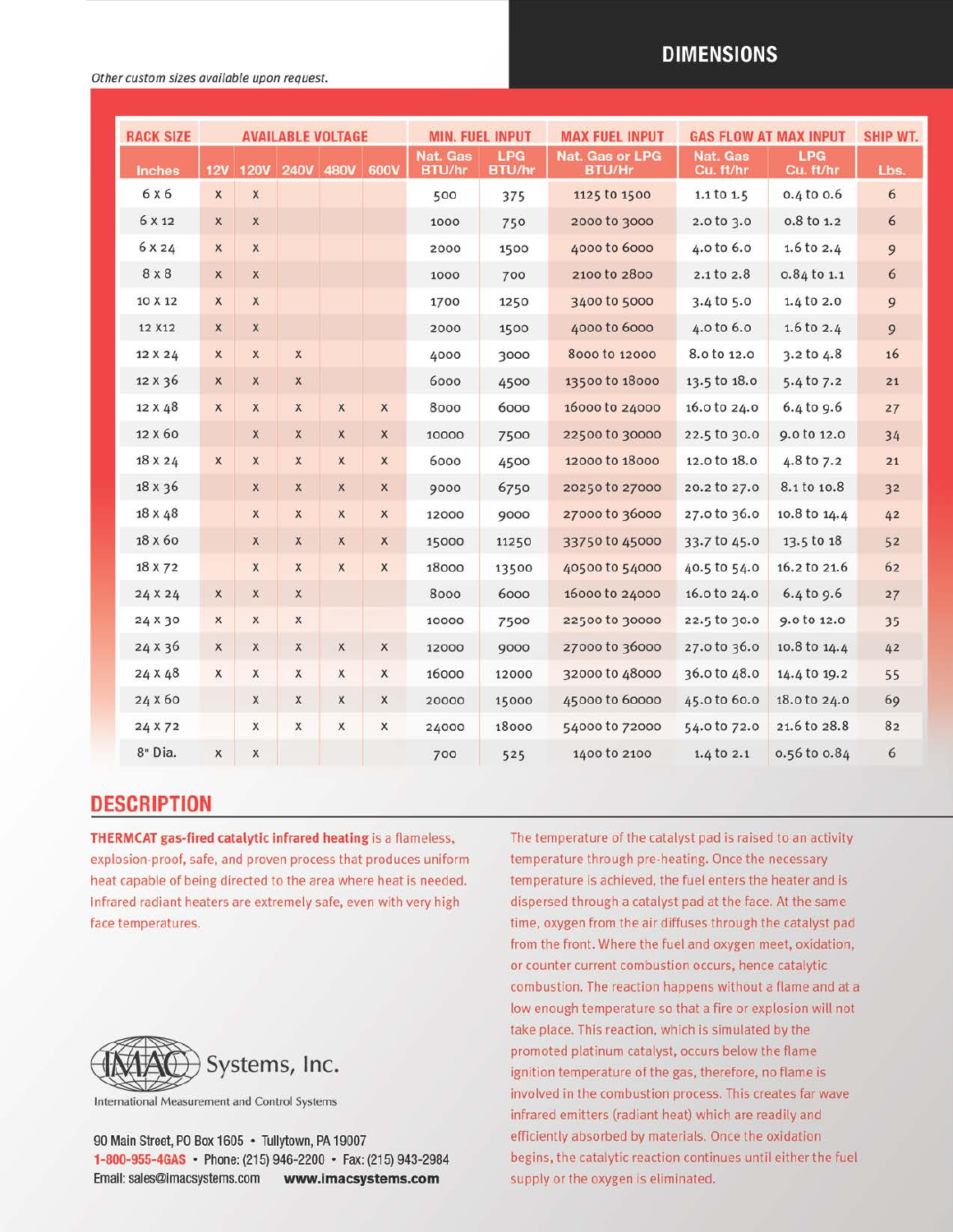#### **Part Number Matrix**

| <b>Fait Number Matrix</b>                                                                                                                                       |                |                |   |  |                                                                                                                                                                                                                                                                                                                                                                                            |              |  |                                                         |                                                                                                                                                                                                                                                                      |  |                                                                                                                                                  |          |  |
|-----------------------------------------------------------------------------------------------------------------------------------------------------------------|----------------|----------------|---|--|--------------------------------------------------------------------------------------------------------------------------------------------------------------------------------------------------------------------------------------------------------------------------------------------------------------------------------------------------------------------------------------------|--------------|--|---------------------------------------------------------|----------------------------------------------------------------------------------------------------------------------------------------------------------------------------------------------------------------------------------------------------------------------|--|--------------------------------------------------------------------------------------------------------------------------------------------------|----------|--|
| Dimension (width x length)<br>or diameter, in inches<br>and did the and the company of<br>EXAMPLE: IMAC Thermcat 12 x 24 Heater, FM Certified, Natural Gas, 12V |                |                |   |  | WS = Wand Start, no<br><b>Pre-Heating Element</b><br>NC = Standard Heater,<br>including Pre-Heating<br>Element, Non-Certified<br>Junction Box<br>$FM = Same$ as NC but also<br>includes Certified Junction<br>Box, Thermocouple and<br>Safety Valve (FM Approved)<br>$CS = Same$ as FM but<br>also includes Low<br>Pressure Regulator and<br><b>Manual Shutoff Valve</b><br>(CSA approved) |              |  | $A =$<br><b>Natural Gas</b><br>$B =$<br><b>LPG Fuel</b> | $o = No$ Starting<br>Element<br>(WS Only)<br>$1 = 12V$ DC<br><b>Starting Element</b><br>$2 = 120$ VAC<br><b>Starting Element</b><br>$3 = 240$ VAC<br><b>Starting Element</b><br>$4 = 480$ VAC<br><b>Starting Element</b><br>$5 = 600$ VAC<br><b>Starting Element</b> |  | <b>Special Instructions</b><br>$oo = \text{Nothing}$<br>$o_1$ = Flat Brackets<br>(Angles are standard)<br>$o2 = Side Mount$<br><b>Fuel Inlet</b> |          |  |
| $TC -$<br>$\overline{\mathbf{1}}$                                                                                                                               | $\overline{2}$ | $\overline{2}$ | 4 |  | F                                                                                                                                                                                                                                                                                                                                                                                          | M            |  | $\overline{A}$                                          |                                                                                                                                                                                                                                                                      |  | $\circ$                                                                                                                                          | $\Omega$ |  |
| EXAMPLE: IMAC Thermcat 8" Round Heater, Wand Start, Natural Gas                                                                                                 |                |                |   |  |                                                                                                                                                                                                                                                                                                                                                                                            |              |  |                                                         |                                                                                                                                                                                                                                                                      |  |                                                                                                                                                  |          |  |
| $TC -$<br>$\circ$                                                                                                                                               | $\circ$        | $\circ$        | 8 |  | W                                                                                                                                                                                                                                                                                                                                                                                          | $\mathsf{S}$ |  | A                                                       | $\Omega$                                                                                                                                                                                                                                                             |  | $\circ$                                                                                                                                          | $\Omega$ |  |



# **APPLICATIONS**

- · Gas meters, chokes, orifice taps, and valves
- Regulators and control valves
- Separators
- · Gas wellhead heaters
- General instrumentation and enclosures
- · Oil production
- Space and pipeline heaters
- · Storage tanks and wells
- Dehydrators
- Compressor facilities
- Gate stations
- Transit garages and aircraft hangars
- CNG/LNG/LPG facilities

# **CERTIFICATIONS**

- · Each unit is 100% tested for temperature, flammability, and gas seal
- · Safe, proven, and economical system
- · Available models approved by CGA/CSA/AGA and FM
- · Tested in service in rugged Northern Canada for over 15 years
- · Available Models in different certification levels including: Non-Certified, Factory Mutual (FM) Certified for use in Class 1, Division 2, Group 'D' **Locations and CSA Certified** for use in Class 1, Division 1 and 2, Group 'D' Locations

# **ACCESSORIES AVAILABLE**

- Enclosures for gas meters, chokes, orifices, regulators, and valves
- Thermo-fan (explosion proof)
- Vent hoods starter cables
- Protection grills
- Wall and floor stands
- Temperature controllers
- Gas pressure regulators
- Safety shut -off valves
- Pressure gauges
- Gas line filters
- Thermocouples
- Ball valves
- Fittings
- And more